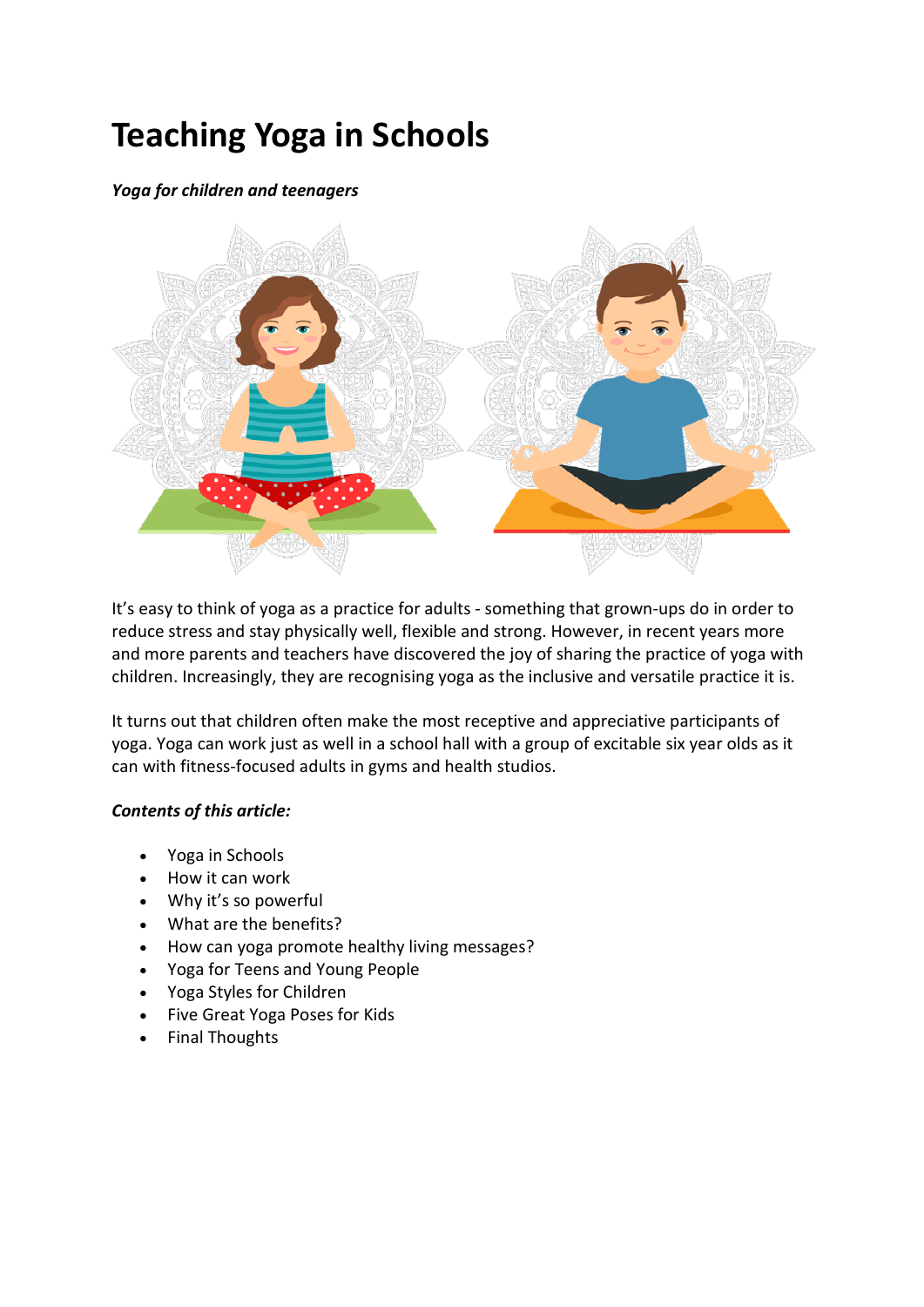# **Yoga in Schools**

Given the profound benefits of yoga for children, it's no surprise that in recent years, more and more schools have set up their own yoga teaching programmes. No longer the preserve of after school classes for the select few, many schools are working to ensure all children can have a go at yoga. They recognise that yoga in schools is a fantastic way to bring about:

- **Improved focus and concentration.** Which school doesn't want children to be less distracted, and easier to engage in learning? When children are able to focus better, their productivity and progress is likely to improve.
- **Happier children.** The biggest benefit of yoga, really, is that children enjoy it. They love the chance to play with something new, to learn a skill and try something different. For many children their yoga sessions become the reason they are excited to come to school.
- **Improved relationships.** As children become more socially and emotionally aware, they build more positive relationships with each other. Practising yoga in groups improves group dynamics, increases social intelligence and builds mutual trust. It can be a bonding experience for a class to practise yoga together.
- **Empowered teachers.** Many teachers who train in teaching yoga with their pupils find that it's an incredibly fulfilling way to develop as professionals. It gives them a chance to offer something different to their pupils, and respond to pupils' emerging needs in a sensitive way.
- **Creative classrooms.** Often as teachers get to know the benefits of yoga fully, they'll bring the techniques into the classroom. They might teach children to observe "mindful moments" as a way to calm and settle the children after break, or use the creativity of movement in yoga as a stimulus for creative writing.
- **Access to yoga for all.** Perhaps the best thing about yoga springing up in schools is that it means all pupils and young people can access it. While some interested parents might take their children to kids' yoga classes, or even teach them bits themselves, yoga in schools means all have the opportunity to access its benefits.

## **How it can work**

Children are natural yogis. Still in touch with their bodies, and with a sense of playfulness and curiosity about the world, yoga provides an ideal focus for their energy. Children don't need to be taught not to take themselves too seriously, and often find it far easier than their parents to jump straight in and have a go at new yoga poses and sequences.

For the littlies, yoga can be grounded in play - the teacher might show them how to make shapes (and sometimes noises!) with their bodies, transforming into different yoga creatures. One day they can be stretchy yoga cats and cows, the next swimming turtles or roaring lions. They learn to connect their minds with their bodies, coordinating thought and intention with movement.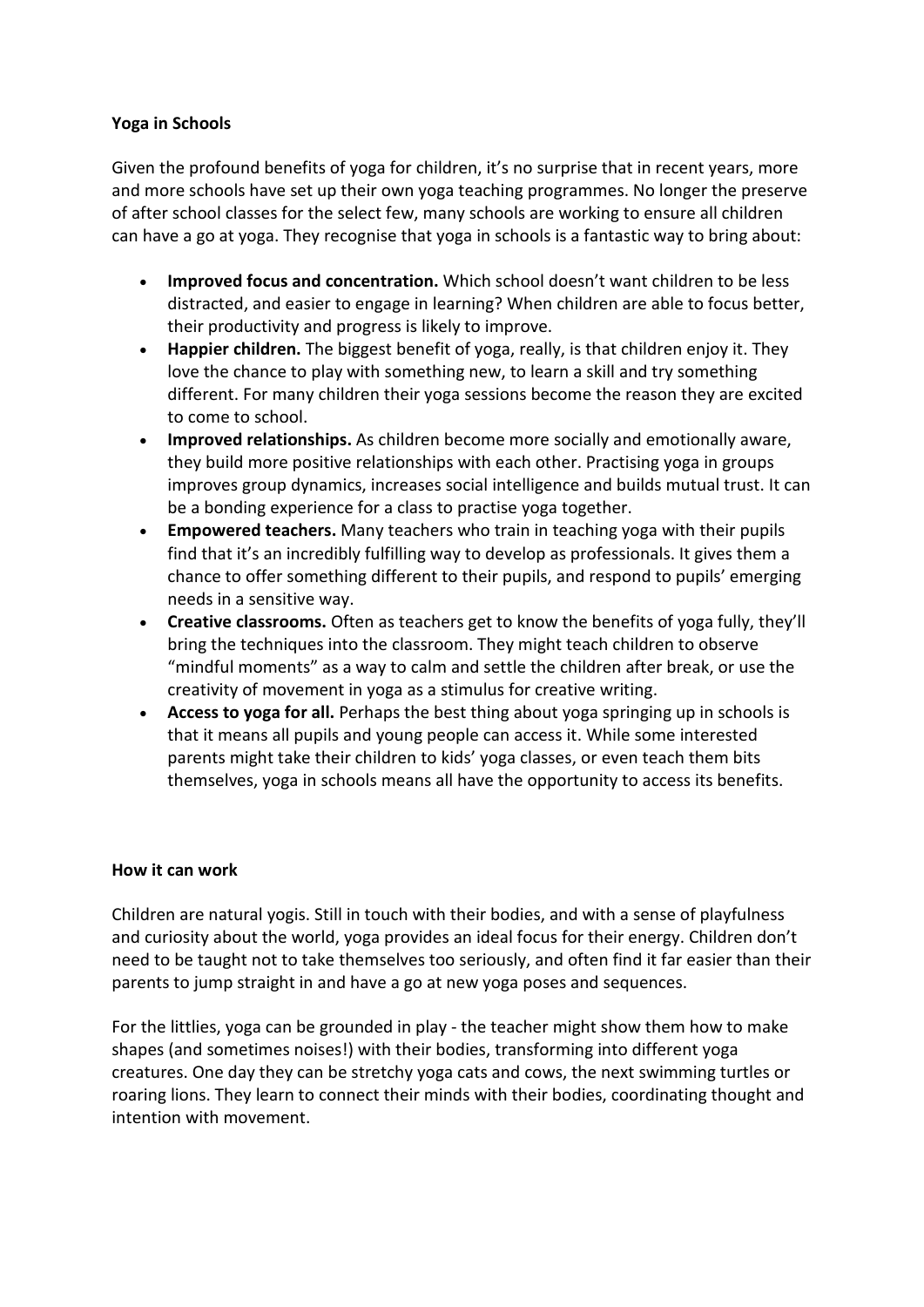As children get a bit older, their teacher might introduce them to breathing techniques, and ways to stretch and relax their bodies. Some of the foundations of yoga, such as ujjayi breathing can be taught in fun ways - who wouldn't enjoy learning to breathe like Darth Vader? They might also start to build in exciting gymnastic moves like handstands or crow pose to keep children curious, engaged and playful. Many kids love nothing more than learning something new to show off when they get home.

For teenagers, yoga can be explored as a holistic practice, helping them to deepen their connection with and acceptance of their changing bodies and minds. Often adolescence is a time when young people begin to challenge established way of thinking about themselves and their position in the world. Yoga can allow them to find a creative expression of their fresh perspectives and insights.



## **Why it's so powerful**

Yoga is the distillation of thousands of years of wisdom and insight into the body, mind and spirit. It makes sense that we'd want to give children access to this wisdom. When we teach them young, children learn techniques and strategies that will keep them healthy and well throughout their childhood, teenage years and into adulthood.

Not only that, but children's natural sense of inquisitiveness and joy means they bring a spirited and refreshing approach to yoga. For many children, they are not yet burdened by the inhibitions and reservations that adults face when they begin something new. They have perhaps fewer layers to dig through before they can liberate themselves. They're free to simply enjoy the practice.

## **What are the benefits?**

The benefits of yoga play out on a number of levels. Let's consider the difference yoga can make to children physically, mentally and emotionally.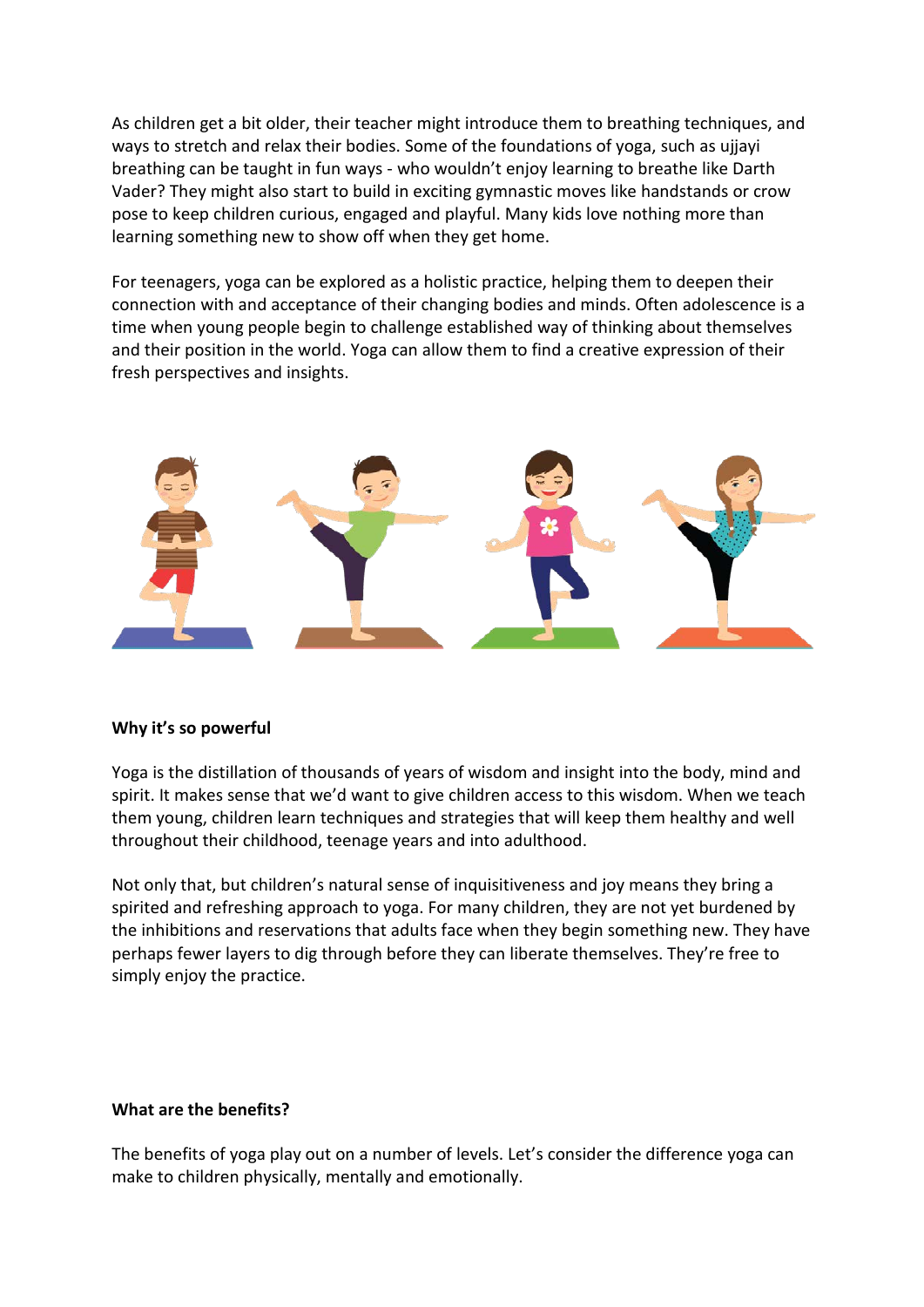# **Physical Benefits**

- **Yoga gets children moving.** It is a safe, tried and tested practice which can be energetic and dynamic. It's no secret that children need physical activity, and in the modern day where computer games and mobile phones dominate, it can be ever more challenging to lure children away from their screens and encourage them to move. Yoga is a great way to get children to kick off their shoes and experience the sheer joy of moving their bodies.
- **Yoga boosts coordination and balance.** As children grow so quickly, many go through stages of finding balance and coordination quite challenging. By improving the mind-body connection, yoga is renowned for boosting proprioception, the sense of position of your own body in space. With practice over time, this can support children to improve their agility and control, helping them to move better in sports, play and in life.
- **Yoga builds strength.** Having strong, healthy muscles and bones is a key part of maintaining physical well being, and pumping iron is not only only way to achieve this. For children, yoga is great, because it lets them use their own body weight in a safe and controlled way to naturally build strength.
- **Yoga helps children maintain their natural mobility.** Have you ever watched a child effortlessly slide into the box splits or press up into a perfect full wheel pose without batting an eyelid? Children are naturally more flexible and mobile than adults. Some of this they will lose as their bones firm up with age, but by working with their flexibility, they can learn to maintain more of it and build strength in their range of motion as they grow.

# **Mental benefits**

With all the physical benefits and movement of yoga, it can be easy to overlook the fact that yoga was originally created as a practice to ready the body for meditation. Through the body, yogis learn to better understand, calm and harness the power of their minds. The mental benefits of yoga for children go beyond simply wearing them out so that they'll sit still and focus on something, although undoubtedly, that is a factor!

Yoga can also provide mental benefits for children by encouraging:

- **Concentration.** Yoga teaches children and young people how to focus their minds on one thing, eliminating distractions and bringing awareness to what they are doing. Many teachers and parents notice and enjoy the periods of calm concentration that their children exhibit after a yoga session.
- **Relaxation.** Yoga is renowned for its stress-reducing benefits, helping people to relax mentally as well as physically. As much as we don't like to think of children as being stressed, most children will experience some kind of anxiety or worry at least once in their early years. Yoga can teach them how to relax when they are feeling wound up.
- **Mindfulness.** The techniques of yoga can be used to promote mindful awareness, teaching children how recognise their own thoughts and feelings. Awareness is the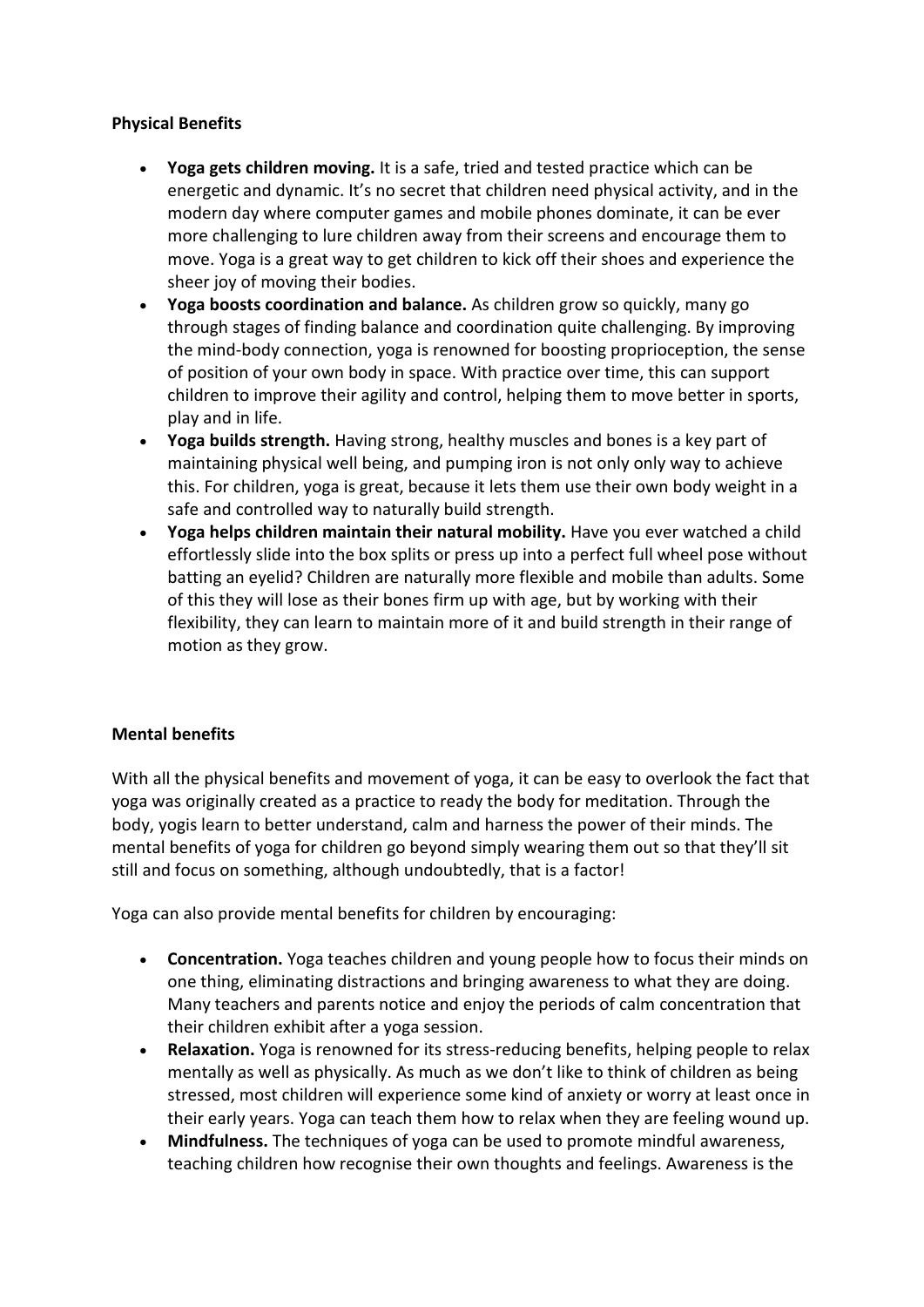first step to being able to influence these, so in time children can learn how to think and feel more positively, a hugely valuable life skill.

## **Emotional benefits**

The modern world is full of pressures on young people. More than any previous generation, children and teenagers are surrounded by influences from advertising, social media and television. They are often given messages that they need to strive, be productive and do better. Education is increasingly driven by assessment, and while this may have had a positive impact on standards and progress, it does means that children as young as five or six can be subject to exam pressure and stress.

Yoga cannot change the presence of any of these stressors, but it can change the impact they have. How?

- **By holding space.** Yoga provides a space for children simply to be themselves and to learn that they don't always need to be striving. It gives them an alternative way of being in the world.
- **By encouraging self-acceptance.** By creating an environment where they feel safe to just be present, children can learn self-acceptance. They will notice, in a nonjudgemental atmosphere that everyone is different, and that this is ok.
- **By reducing competitiveness** Yoga is non-competitive, and pro-self-esteem, teaching children that they don't need to beat anyone else in order to feel good. They will find that they are already enough. Just think how powerful could it be for our society and our world if we were all taught this message as children.



## **How can yoga promote healthy living messages?**

In a confusing world where both obesity and eating disorders are on the rise, even the topic of exercise for children can be a minefield. Parents and schools alike want to ensure that children develop healthy habits, but without them becoming fixated on calories or fat burning. For many, what they want is simply a way for children and young people to get active and move because they enjoy it, not because they think they should. Yoga can be a safe and fun space for children to explore and enjoy movement, without the need to perform or achieve goals.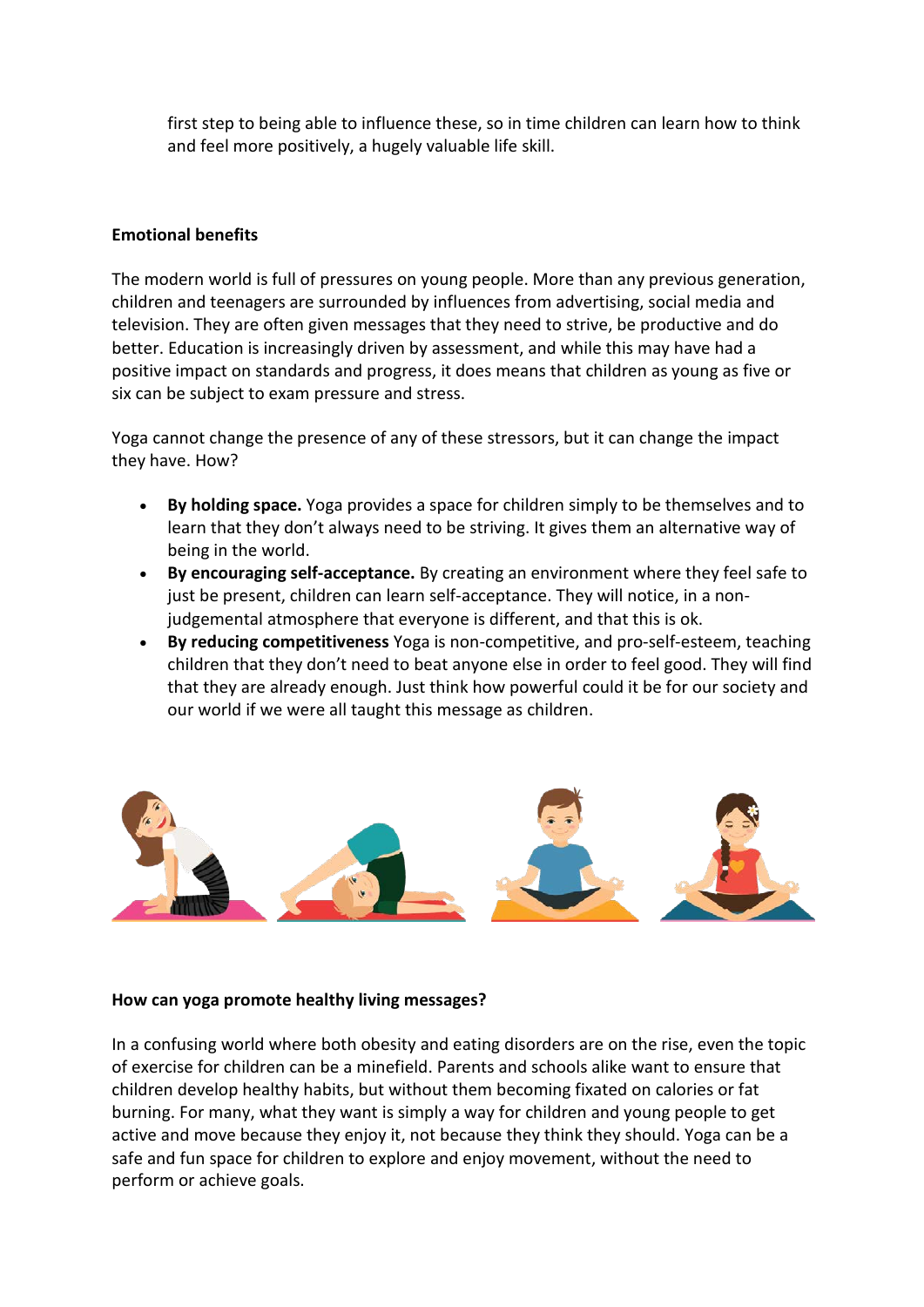There are many young people, especially teenagers, who might be lured into an unhealthy relationship with exercise, at risk of over-exercising in order to try to control their body and appearance. For these young people, the physical practice and benefits of yoga, coupled with the emphasis on compassion and mindfulness make it a safer bet. Yoga can teach them how to make friends with their bodies, rather than punish themselves.

The concept of befriending your body through yoga also provides a natural way in to talking about making positive, healthy eating choices with children and teenagers alike. They can learn to fuel their bodies with plenty of delicious nutritious food and to make more mindful choices about when and how much they eat.

## **Yoga for Teens and Young People**

## **Dealing with stress**

Perhaps even more than their younger siblings, young people and teenagers can be battling a vast range of conflicting pressures, meaning they always feel they need to be something other than what they are. They juggle the expectations of their peers, their parents and their teachers, all the while trying to make sense of the changes in their bodies and emotions as they hit puberty and figure out who they are. It can be incredibly confusing and stressful. Teaching young people how to manage their own physical and mental wellbeing is a priority that cannot not be ignored.

Yoga can help teenagers to process the social and emotional stresses they are under, while learning to accept and embrace their developing bodies and the difficult feelings this can bring up. It gives them a space where they are allowed to just be themselves, free from distraction and noise. It teaches them tools and techniques to calm their minds, as well as helping them to connect in a positive way to their physical bodies.

## **Providing structure**

Yoga by its very nature requires discipline, and the structured nature of the practice can support teenagers who need clarity about what's expected of them. After a few classes, they know the drill, and many respond really well to this consistency. What's more, if they attend regularly, they'll see themselves develop and improve. The challenge some of the postures present can give young people a real sense of pride and accomplishment, leaving them feeling great about what their bodies can do.

## **Moving deeper**

As many who work with teenagers know, they are often highly soulful, spiritual beings, keen to explore a deeper connection with their world as their own sense of self develops. Through yoga, they can find a way into this. Yoga opens up the doors to a lifetime of learning, self-study and exploration, and the freedom for young people to choose just how far they want to go with this.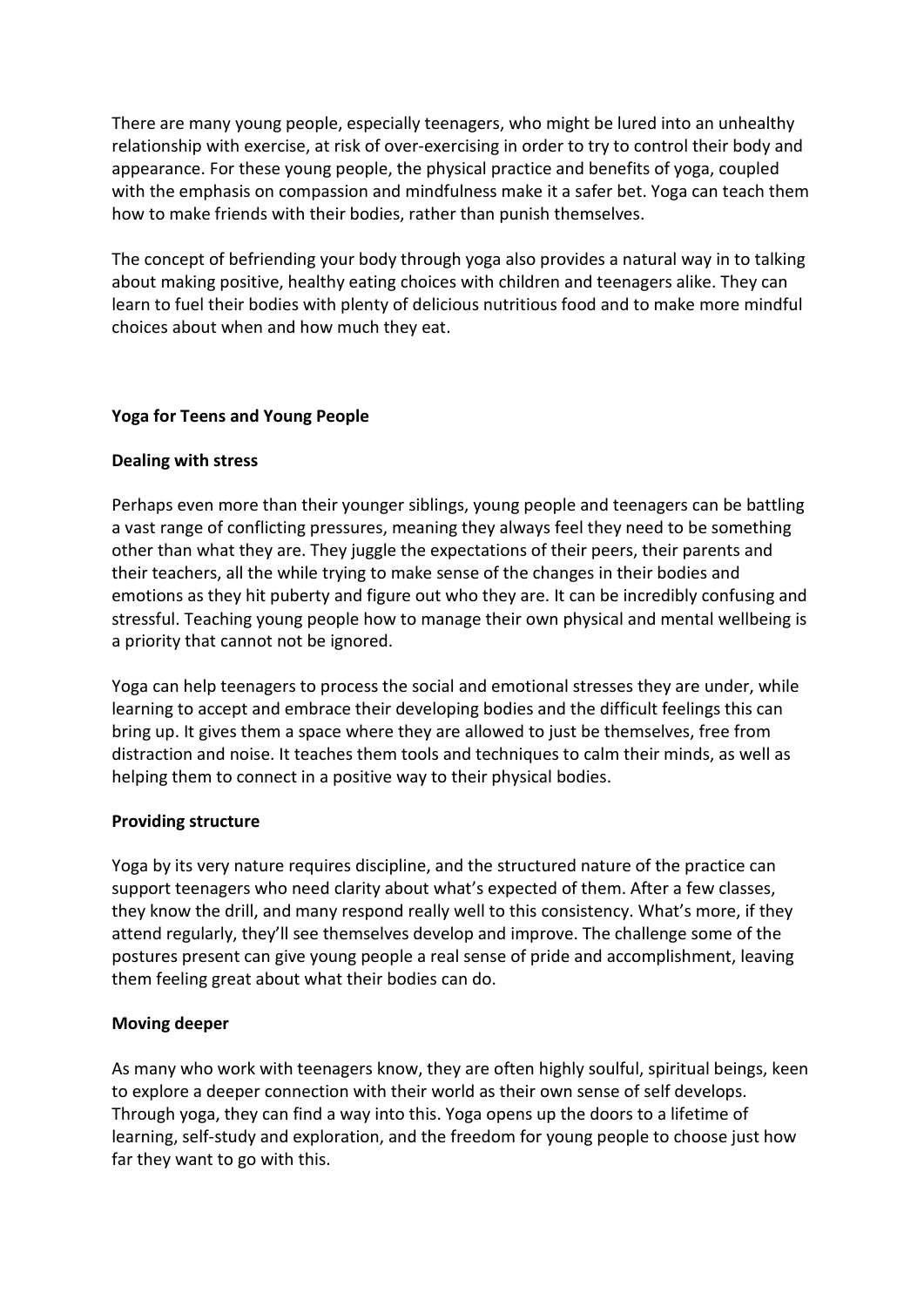# **Yoga Styles for Children**

If an adult chooses to start yoga, the choice of classes and styles can be overwhelming. If they're injured or overworked, they might consider gentle restorative yoga. To build flexibility or learn to calm their mind, they may choose a slow, deep style such as yin yoga. To explore more of the spiritual aspects of yoga, they may look into a kundalini or sivananda style of yoga. Or if they're looking for a fitness boost, a dynamic power yoga or vinyasa yoga styles is likely to appeal the most.

## **For young children**

Most teachers will opt for a modified style of hatha yoga, where they can play with different poses. In hatha yoga, you try each posture individually, so the teacher can take a bit of time to explain each one and let children have a go. There's plenty of room then for creativity and playfulness. Children also often love to play with sun salutation sequences, practising them until they know them off by heart and can do them without instructions.

## **As children get older**

They'll likely be introduced to some of the more mindful aspects of yoga, bringing their attention into exactly what they are doing. There are even school programmes specifically around mindfulness for children, which are said to improve self-regulation and emotional awareness.

## **For teenagers and young people**

The more dynamic, energetic nature of vinyasa yoga often appeals. This is where they move through the poses in a flowing sequence connecting movement with breathing. The complexity is great for holding teenage attention, while the dance-like nature of the flow can be a great way to explore creative self-expression. More challenging postures such as inversions and arm balances can be easily integrated into this style of yoga too, which are great for boosting confidence.

## **Are there any styles of yoga that definitely don't work for children?**

Well, deeper, slower styles of yoga such as yin yoga can be less suitable. This is partly because on a mental level, the focus and discipline required to fully engage with the postures when they're held for a long time - often five minutes in yin yoga - can be really challenging for young yogis. On a physical level too, we know that children's bodies are naturally more flexible, and while this is a great asset, it's important not to encourage hypermobility or excessive range of motion, which can put pressure on the joints and cause problems for them later in life.

Finally, a word of warning about hot styles of yoga. While parents may have gone wild for practising yoga in heated studios, using the heat to go deeper into postures and sweating out their stresses, this is not advisable for children. Children's heat regulation systems are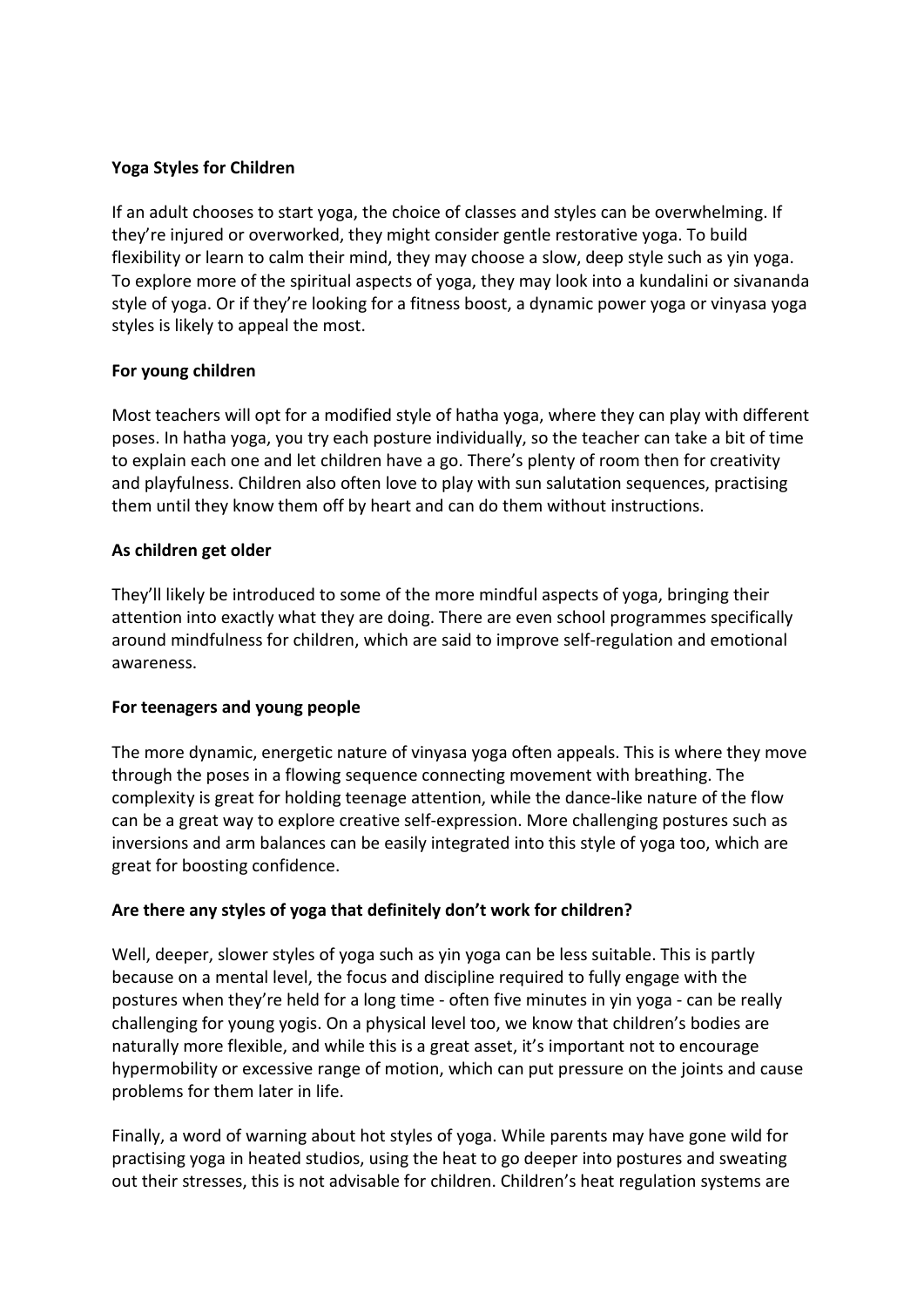not as fully developed as adults', and they are therefore more susceptible to overheating. It's better to stick to "normal temperature" styles of yoga where if they get hot, it'll be because they're working hard, not because the heaters are on full blast.



## **Five Great Yoga Poses for Kids**

Want to try some yoga with your children? Here are five fantastic poses to get you started:

- 1. **Mountain Pose.** Children are rarely still by choice. Teach them this powerful standing pose and get them to imagine being so still and so strong that they could stand there for thousands of years. Great for calming the mind.
- 2. **Warrior Two Pose.** This pose where the legs are apart, front knee bent and arms open to a T-shape, with the gaze looking along the from arm is a great pose for teaching the power of taking aim. They can visualise whatever their goal or target is along the end of their gaze, and picture themselves like a strong warrior, ready to tackle any challenge.
- 3. **Tree Pose.** Children often love to play with balance poses, and they're great for improving their concentration and proprioception. Tree pose, standing on one leg with the other leg bent, foot resting on the calf or thigh, offers a great place to build stability and strength. They can play with variations of being a sapling, then raising their arms to grow their tree, spreading their branches and even swaying in the wind.
- 4. **Shoulderstand.** This is a pose children often do anyway, without any promoting from yoga teachers. It's a lovely inversion, where they support their hips with their hands and turn their lower body upside down. Teach them to keep their head still when they are in the pose to protect their neck, and focus on calm, steady breathing.
- 5. **Child's Pose.** The clue is in the name. This pose, which children get into from kneeling then folding forwards over their knees to rest their foreheads on the floor is a fantastic rest pose, and a great one for calming them down, and helping them to feel safe and secure. They can stretch their arms long on the ground in front of them, or place hands by their feet.